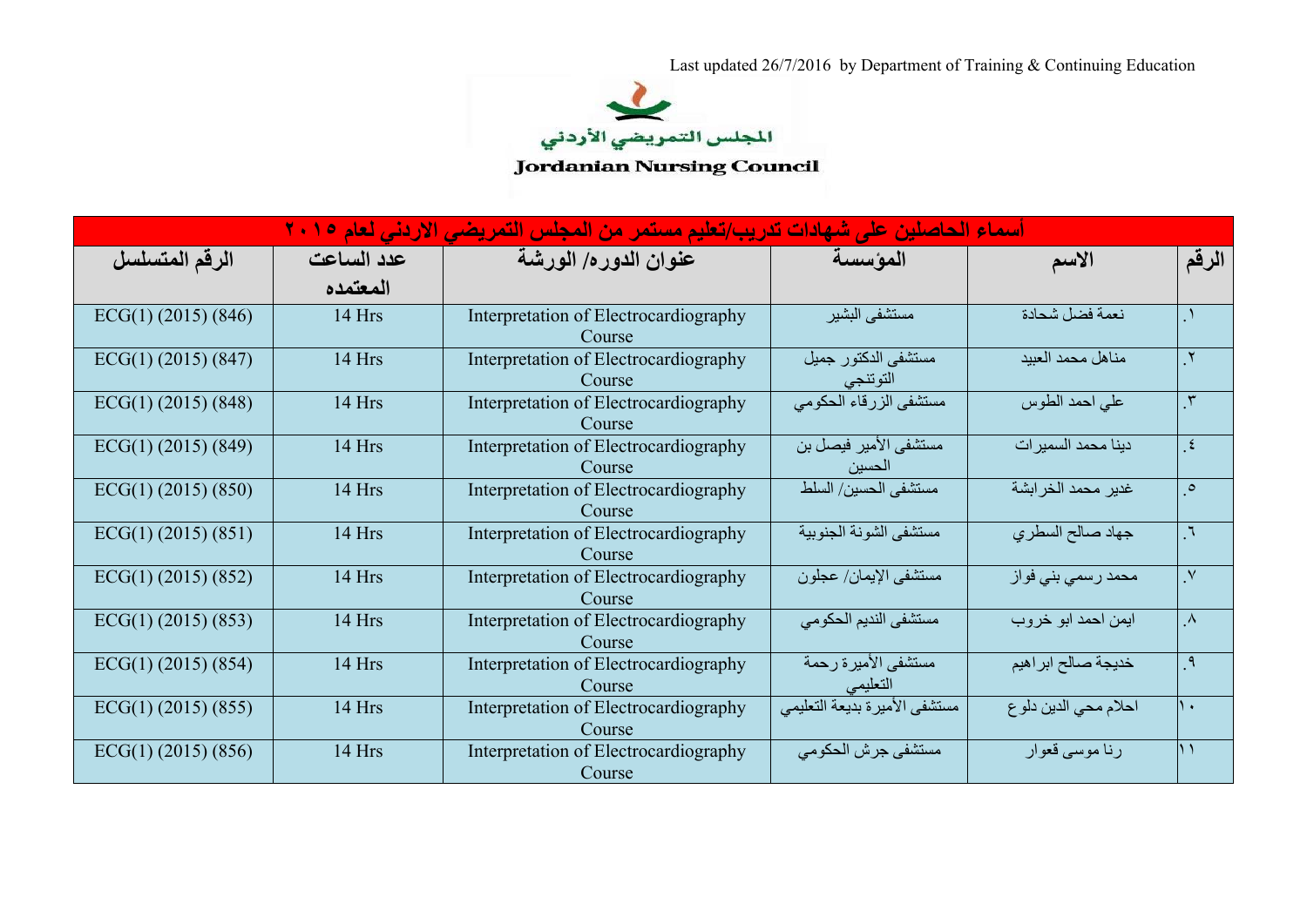| $ECG(1)$ (2015) (857) | 14 Hrs                   | Interpretation of Electrocardiography      | مستشفى المفرق الحكومي    | نرجس اديب حمادنة          | $\gamma$                  |
|-----------------------|--------------------------|--------------------------------------------|--------------------------|---------------------------|---------------------------|
|                       |                          | Course                                     |                          |                           |                           |
| $ECG(1)$ (2015) (858) | 14 Hrs                   | Interpretation of Electrocardiography      | مستشفى الكر ك            | مراد محمد الطراونة        | $\overline{15}$           |
|                       |                          | Course                                     |                          |                           |                           |
| $ECG(1)$ (2015) (859) | 14 Hrs                   | Interpretation of Electrocardiography      | مستشفى معان الحكومي      | ر ائد محمد السو القة      | $\frac{1}{2}$             |
|                       |                          | Course                                     |                          |                           |                           |
| PUP(1)(2015)(01)      | 30 Hrs (المحاضر الرئيسي) | <b>Pressure Ulcers Prevention Workshop</b> | الجامعة الاردنية         | الدكتور محمد صالح         |                           |
| PUP(1)(2015)(02)      | 5 Hrs                    | <b>Pressure Ulcers Prevention Workshop</b> | المجلس التمريضي الاردني  | بلال سليمان نجا           | $\mathsf{Y}$              |
| PUP(1)(2015)(03)      | 5 Hrs                    | <b>Pressure Ulcers Prevention Workshop</b> | مستشفى الجامعة الاردنية  | عفاف احمد صباح            | $\overline{r}$            |
| PUP(1)(2015)(04)      | 5 Hrs                    | <b>Pressure Ulcers Prevention Workshop</b> | مستشفى الجامعة الاردنية  | ياسمين حسن ابو عصبة       | ٤                         |
| PUP(1)(2015)(05)      | 5 Hrs                    | <b>Pressure Ulcers Prevention Workshop</b> | مستشفى الجامعة الاردنية  | عرفات رشيد ابو عرقوب      | $\circ$                   |
| PUP(1)(2015)(06)      | 5 Hrs                    | <b>Pressure Ulcers Prevention Workshop</b> | مستشفى الجامعة الاردنية  | ضحى شاكر الغرابية         | $\mathbb T$               |
| PUP(1)(2015)(07)      | 5 Hrs                    | <b>Pressure Ulcers Prevention Workshop</b> | مستشفى الجامعة الاردنية  | هيثم احمد نمر اوي         | $\boldsymbol{\mathsf{V}}$ |
| PUP(1)(2015)(08)      | 5 Hrs                    | <b>Pressure Ulcers Prevention Workshop</b> | مستشفى الجامعة الاردنية  | شذى نمر الاسعد            | $\lambda$                 |
| PUP(1)(2015)(09)      | 5 Hrs                    | <b>Pressure Ulcers Prevention Workshop</b> | مستشفى الجامعة الاردنية  | اشرف فياض جرادات          | $\mathsf q$               |
| PUP(1)(2015)(10)      | 5 Hrs                    | <b>Pressure Ulcers Prevention Workshop</b> | مستشفى الجامعة الاردنية  | محمد جميل عبد الخالق      | ١٠                        |
| PUP(1)(2015)(11)      | 5 Hrs                    | <b>Pressure Ulcers Prevention Workshop</b> | مستشفى الجامعة الاردنية  | رشا سليمان مرار           | $\setminus$               |
| PUP(1)(2015)(13)      | 5 Hrs                    | <b>Pressure Ulcers Prevention Workshop</b> | مستشفى الجامعة الاردنية  | جميل فياض خطاطبة          | $\gamma$                  |
| PUP(1)(2015)(14)      | 5 Hrs                    | <b>Pressure Ulcers Prevention Workshop</b> | مستشفى الجامعة الاردنية  | هائل محمد غنام            | $\mathcal{L}$             |
| PUP(1)(2015)(15)      | 5 Hrs                    | <b>Pressure Ulcers Prevention Workshop</b> | مستشفى الجامعة الاردنية  | سيرين خالد ابو عزام       | $\frac{1}{2}$             |
| PUP(1)(2015)(16)      | 5 Hrs                    | <b>Pressure Ulcers Prevention Workshop</b> | مستشفى الجامعة الاردنية  | خديجة نعيم فرج            | ٥ ١                       |
| PUP(1)(2015)(17)      | 5 Hrs                    | <b>Pressure Ulcers Prevention Workshop</b> | مستشفى الجامعة الاردنية  | احمد فؤاد السيد احمد      | $\overline{7}$            |
| PUP(1)(2015)(18)      | 5 Hrs                    | <b>Pressure Ulcers Prevention Workshop</b> | مركز الحسين للسرطان      | شرف محمد المومني          | $\sqrt{}$                 |
| PUP(1)(2015)(19)      | 5 Hrs                    | <b>Pressure Ulcers Prevention Workshop</b> | مستشفى الجامعة الاردنية  | عبير الحج راشد            | $\lambda$                 |
| PUP(1)(2015)(20)      | 5 Hrs                    | <b>Pressure Ulcers Prevention Workshop</b> | مستشفى الجامعة الار دنية | رنا ماجد حسن الطرايرة     | 19                        |
| PUP(1)(2015)(21)      | 5 Hrs                    | <b>Pressure Ulcers Prevention Workshop</b> | مستشفى الجامعة الاردنية  | ربيع خالد محمد حامد       | $\overline{\cdot}$        |
| PUP(1)(2015)(22)      | 5 Hrs                    | <b>Pressure Ulcers Prevention Workshop</b> | مستشفى الجامعة الاردنية  | لبني عبد لله عودة دوير ج  | $\overline{Y}$            |
| PUP(1)(2015)(23)      | 5 Hrs                    | <b>Pressure Ulcers Prevention Workshop</b> | مستشفى الجامعة الاردنية  | واعدة محمد عبد لله السطري | $\mathbf{r}$              |
| PUP(1)(2015)(24)      | 5 Hrs                    | <b>Pressure Ulcers Prevention Workshop</b> | مستشفى الجامعة الاردنية  | رانيا نادر حسني جبر       | $\overline{\tau}$         |
| PUP(1)(2015)(25)      | 5 Hrs                    | <b>Pressure Ulcers Prevention Workshop</b> | مستشفى الجامعة الاردنية  | زين محمد تيسير الفار      | $\forall$ {               |
| PUP(1)(2015)(26)      | 5 Hrs                    | <b>Pressure Ulcers Prevention Workshop</b> | مستشفى الجامعة الاردنية  | حنان محمد عقل             | $\mathbf{r}$              |
| PUP(1)(2015)(27)      | 5 Hrs                    | <b>Pressure Ulcers Prevention Workshop</b> | مستشفى الجامعة الار دنبة | على احمد رجب الحمدان      | $\overline{Y}$            |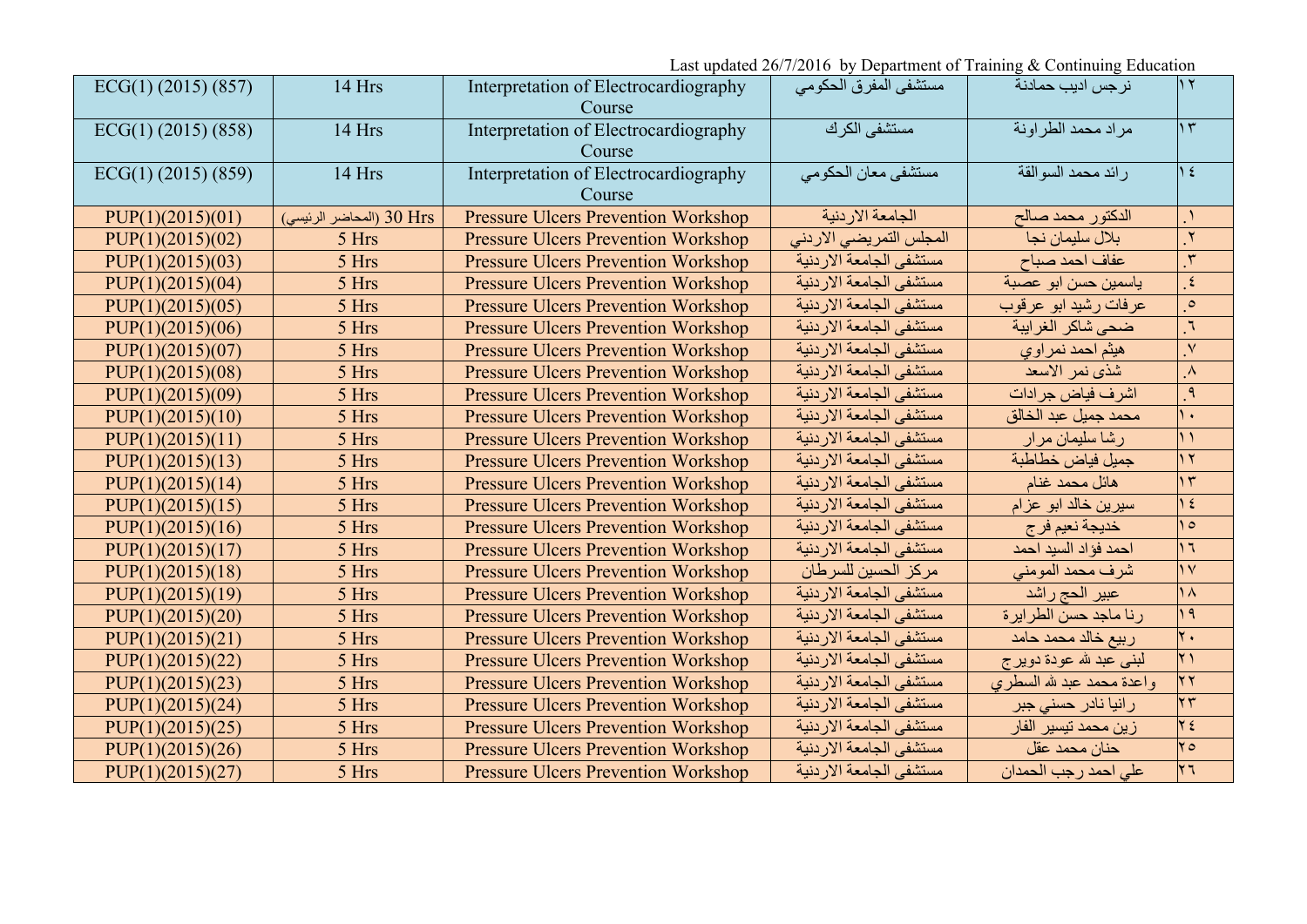Last updated 26/7/2016 by Department of Training & Continuing Education

| PUP(1)(2015)(28) | 5 Hrs | <b>Pressure Ulcers Prevention Workshop</b> | مستشفى الجامعة الاردنية | دعاء عبد الفتاح ابو عوض      | $\mathsf{Y}\mathsf{V}$ |
|------------------|-------|--------------------------------------------|-------------------------|------------------------------|------------------------|
| PUP(1)(2015)(29) | 5 Hrs | <b>Pressure Ulcers Prevention Workshop</b> | مستشفى الجامعة الاردنية | عامر صالح الحمدان            | $\mathsf{Y}\wedge$     |
| PUP(1)(2015)(12) | 5 Hrs | <b>Pressure Ulcers Prevention Workshop</b> | مستشفى الجامعة الاردنية | محمد احمد الجعيدي            | ۲۹                     |
| PUP(1)(2015)(30) | 5 Hrs | <b>Pressure Ulcers Prevention Workshop</b> | مستشفى الامير حمزة      | ايمان شاكر عبد الكريم دقدوقة | ٣٠                     |
| PUP(1)(2015)(31) | 5 Hrs | <b>Pressure Ulcers Prevention Workshop</b> | مستشفى الامير حمزة      | خولة الدعجة                  | ٣١                     |
| PUP(1)(2015)(32) | 5 Hrs | <b>Pressure Ulcers Prevention Workshop</b> | مستشفى الامير حمزة      | محمود ابو يحيى               | ٣٢                     |
| PUP(1)(2015)(33) | 5 Hrs | <b>Pressure Ulcers Prevention Workshop</b> | مستشفى الامير حمزة      | محمد خلیل عبد الله ابداح     | ٣٣                     |
| PUP(1)(2015)(34) | 5 Hrs | <b>Pressure Ulcers Prevention Workshop</b> | مستشفى الامير حمزة      | احمد حمدي محمد مراد          | ۳٤                     |
| PUP(1)(2015)(35) | 5 Hrs | <b>Pressure Ulcers Prevention Workshop</b> | مستشفى الامير حمزة      | شهيرة سليمان                 | ٣٥                     |
| PUP(1)(2015)(36) | 5 Hrs | <b>Pressure Ulcers Prevention Workshop</b> | مستشفى الامير حمزة      | انس ابراهيم شهاب نصيرات      | لما                    |
| PUP(1)(2015)(37) | 5 Hrs | <b>Pressure Ulcers Prevention Workshop</b> | مستشفى الامير حمزة      | الاء ابو دية                 | $r\vee$                |
| PUP(1)(2015)(38) | 5 Hrs | <b>Pressure Ulcers Prevention Workshop</b> | مستشفى الامير حمزة      | سميرة الشناق                 | ۳۸                     |
| PUP(1)(2015)(39) | 5 Hrs | <b>Pressure Ulcers Prevention Workshop</b> | مستشفى الامير حمزة      | اسماء خالد محمد عرار         | r <sub>9</sub>         |
| PUP(1)(2015)(40) | 5 Hrs | <b>Pressure Ulcers Prevention Workshop</b> | مستشفى الامير حمزة      | عبد الله ماهر الجعبة         | $\epsilon$ .           |
| PUP(1)(2015)(41) | 5 Hrs | <b>Pressure Ulcers Prevention Workshop</b> | مستشفى الامير حمزة      | محمود صبح                    | 51                     |
| PUP(1)(2015)(42) | 5 Hrs | <b>Pressure Ulcers Prevention Workshop</b> | مستشفى الامير حمزة      | علياء شحادة                  | 55                     |
| PUP(1)(2015)(43) | 5 Hrs | <b>Pressure Ulcers Prevention Workshop</b> | مستشفى الامير حمزة      | دعاء محمد عباس بر هم         | $\epsilon$ $\tau$      |
| PUP(1)(2015)(44) | 5 Hrs | <b>Pressure Ulcers Prevention Workshop</b> | مستشفى الامير حمزة      | نيبال سعيد عمر التكروري      | $\epsilon$ $\epsilon$  |
| PUP(1)(2015)(45) | 5 Hrs | <b>Pressure Ulcers Prevention Workshop</b> | مستشفى الامير حمزة      | دعاء شهو ان                  | $\epsilon$ 0           |
| PUP(1)(2015)(46) | 5 Hrs | <b>Pressure Ulcers Prevention Workshop</b> | مستشفى الامير حمزة      | سوزان حناظلة                 | 55                     |
| PUP(1)(2015)(47) | 5 Hrs | <b>Pressure Ulcers Prevention Workshop</b> | مستشفى الامير حمزة      | فوزية نصيرات                 | ٤V                     |
| PUP(1)(2015)(48) | 5 Hrs | <b>Pressure Ulcers Prevention Workshop</b> | مستشفى الامير حمزة      | طارق على قاسم ابداح          | $5\lambda$             |
| PUP(1)(2015)(49) | 5 Hrs | <b>Pressure Ulcers Prevention Workshop</b> | مستشفى الامير حمزة      | طارق عبد الفتاح محمد طعيمة   | 59                     |
| PUP(1)(2015)(50) | 5 Hrs | <b>Pressure Ulcers Prevention Workshop</b> | مستشفى الامير حمزة      | ملاك خالد محمد الردايدة      | $\circ$ .              |
| PUP(1)(2015)(51) | 5 Hrs | <b>Pressure Ulcers Prevention Workshop</b> | مستشفى الامير حمزة      | حمزة موسى ربابعة             | $ 0 \rangle$           |
| PUP(1)(2015)(52) | 5 Hrs | <b>Pressure Ulcers Prevention Workshop</b> | مستشفى الامير حمزة      | ناديا المصري                 | $\sigma$               |
| PUP(1)(2015)(53) | 5 Hrs | <b>Pressure Ulcers Prevention Workshop</b> | مستشفى الخالدي          | ایمان ابر اهیم               | $\circ$ ۳              |
| PUP(1)(2015)(54) | 5 Hrs | <b>Pressure Ulcers Prevention Workshop</b> | مستشفى الخالدى          | رامي غانم                    | $\circ$ {              |
| PUP(1)(2015)(55) | 5 Hrs | <b>Pressure Ulcers Prevention Workshop</b> | مستشفى الخالدى          | عادل الدجاني                 | $\circ$                |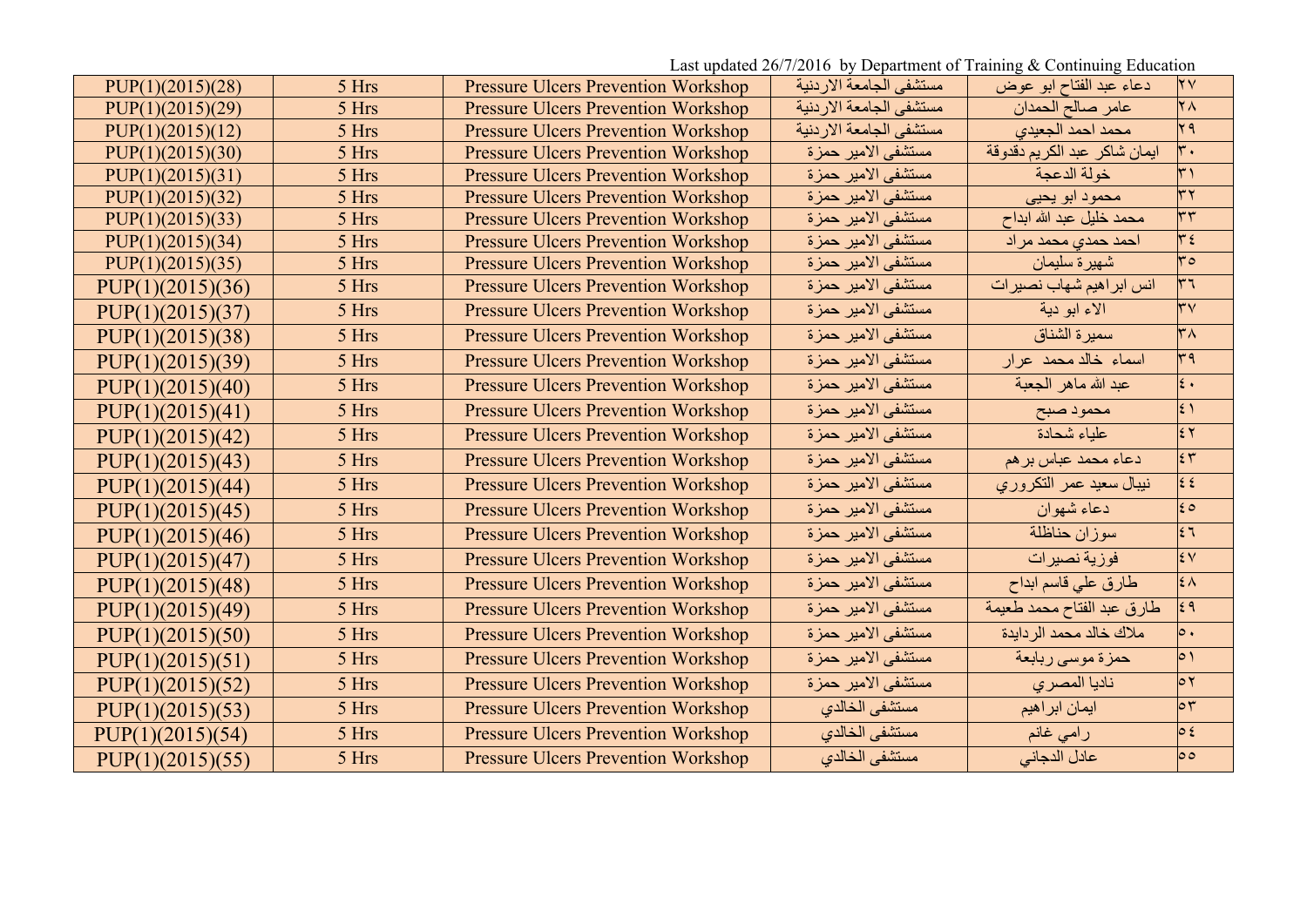Last updated 26/7/2016 by Department of Training & Continuing Education

| PUP(1)(2015)(56) | 5 Hrs | <b>Pressure Ulcers Prevention Workshop</b> | مستشفى الخالدي | محمد فهمي حسين ابو احمده     | $\sigma$             |
|------------------|-------|--------------------------------------------|----------------|------------------------------|----------------------|
| PUP(1)(2015)(57) | 5 Hrs | <b>Pressure Ulcers Prevention Workshop</b> | مستشفى الخالدي | محمد محمود الشرمان           | $\overline{\circ v}$ |
| PUP(1)(2015)(58) | 5 Hrs | <b>Pressure Ulcers Prevention Workshop</b> | مستشفى الخالدي | أنس منذر سعيد العزايزة       | $\circ \wedge$       |
| PUP(1)(2015)(59) | 5 Hrs | <b>Pressure Ulcers Prevention Workshop</b> | مستشفى الخالدي | مهند عبد الحميد شمروخ        | $\circ$ 9            |
| PUP(1)(2015)(60) | 5 Hrs | <b>Pressure Ulcers Prevention Workshop</b> | مستشفى الخالدي | دعاء خالد عواد السيوف        | h٠                   |
| PUP(1)(2015)(61) | 5 Hrs | <b>Pressure Ulcers Prevention Workshop</b> | مستشفى الخالدي | حاتم سلامة                   | ٦١                   |
| PUP(1)(2015)(62) | 5 Hrs | <b>Pressure Ulcers Prevention Workshop</b> | مستشفى الخالدي | دعاء سمير صلاح صباحين        | $\mathbf{r}$         |
| PUP(1)(2015)(63) | 5 Hrs | <b>Pressure Ulcers Prevention Workshop</b> | مستشفى الخالدي | إكرام خالد مرعي مجدلاوي      | 75                   |
| PUP(1)(2015)(64) | 5 Hrs | <b>Pressure Ulcers Prevention Workshop</b> | مستشفى الخالدي | محمد عزات احمد الحديدي       | 75                   |
| PUP(1)(2015)(65) | 5 Hrs | <b>Pressure Ulcers Prevention Workshop</b> | مستشفى الخالدي | دينا خليل الشطي              | 70                   |
| PUP(1)(2015)(66) | 5 Hrs | <b>Pressure Ulcers Prevention Workshop</b> | مستشفى الخالدي | جمال عبد الناصر محافظة       | $\overline{11}$      |
| PUP(1)(2015)(67) | 5 Hrs | <b>Pressure Ulcers Prevention Workshop</b> | مستشفى الخالدى | زيد وليد على السلطى          | 7 <sub>V</sub>       |
| PUP(1)(2015)(68) | 5 Hrs | <b>Pressure Ulcers Prevention Workshop</b> | مستشفى الخالدي | سليم محمود الحاج على         | ٦A                   |
| PUP(1)(2015)(69) | 5 Hrs | <b>Pressure Ulcers Prevention Workshop</b> | مستشفى الخالدي | ابراهيم سالم محمد المومني    | 79                   |
| PUP(1)(2015)(70) | 5 Hrs | <b>Pressure Ulcers Prevention Workshop</b> | مستشفى الخالدي | اسماء ابراهيم ابو حسين       | $\vee$ .             |
| PUP(1)(2015)(71) | 5 Hrs | <b>Pressure Ulcers Prevention Workshop</b> | مستشفى الخالدي | احمد اسماعيل على جوابرة      | $\vee$               |
| PUP(1)(2015)(72) | 5 Hrs | <b>Pressure Ulcers Prevention Workshop</b> | مستشفى الخالدى | هيفاء بيترو                  | $\overline{Y}$       |
| PUP(1)(2015)(73) | 5 Hrs | <b>Pressure Ulcers Prevention Workshop</b> | مستشفى الخالدي | معاذ احمد يوسف سليم          | $\vee \tau$          |
| PUP(1)(2015)(74) | 5 Hrs | <b>Pressure Ulcers Prevention Workshop</b> | مستشفى الخالدي | جمال ابو ز هرة               | $\sqrt{\epsilon}$    |
| PUP(1)(2015)(75) | 5 Hrs | <b>Pressure Ulcers Prevention Workshop</b> | مستشفى البشير  | سماح محمود عبد الله مصلح     | $\vee \circ$         |
| PUP(1)(2015)(76) | 5 Hrs | <b>Pressure Ulcers Prevention Workshop</b> | مستشفى البشير  | غادة غسان خليل النحاس        | $\mathsf{V}$         |
| PUP(1)(2015)(77) | 5 Hrs | <b>Pressure Ulcers Prevention Workshop</b> | مستشفى البشير  | سناء حسني داوود الحارثي      | VV                   |
| PUP(1)(2015)(78) | 5 Hrs | <b>Pressure Ulcers Prevention Workshop</b> | مستشفى البشير  | عبد الرحمن احمد الحاج كلبونة | <b>VA</b>            |
| PUP(1)(2015)(79) | 5 Hrs | <b>Pressure Ulcers Prevention Workshop</b> | مستشفى البشير  | حنان على محمود عبد الهادي    | V٩                   |
| PUP(1)(2015)(80) | 5 Hrs | <b>Pressure Ulcers Prevention Workshop</b> | مستشفى البشير  | ولاء كريم عطية ابو يابس      | ٨٠                   |
| PUP(1)(2015)(81) | 5 Hrs | <b>Pressure Ulcers Prevention Workshop</b> | مستشفى البشير  | محمد احمد ياسين عبد الو هاب  | Ä١                   |
| PUP(1)(2015)(82) | 5 Hrs | <b>Pressure Ulcers Prevention Workshop</b> | مستشفى البشير  | رنان مروان رمضان عاشور       | $\lambda$ ٢          |
| PUP(1)(2015)(83) | 5 Hrs | <b>Pressure Ulcers Prevention Workshop</b> | مستشفى البشير  | عبد الرحمن محمود سلامة       | $\wedge \tau$        |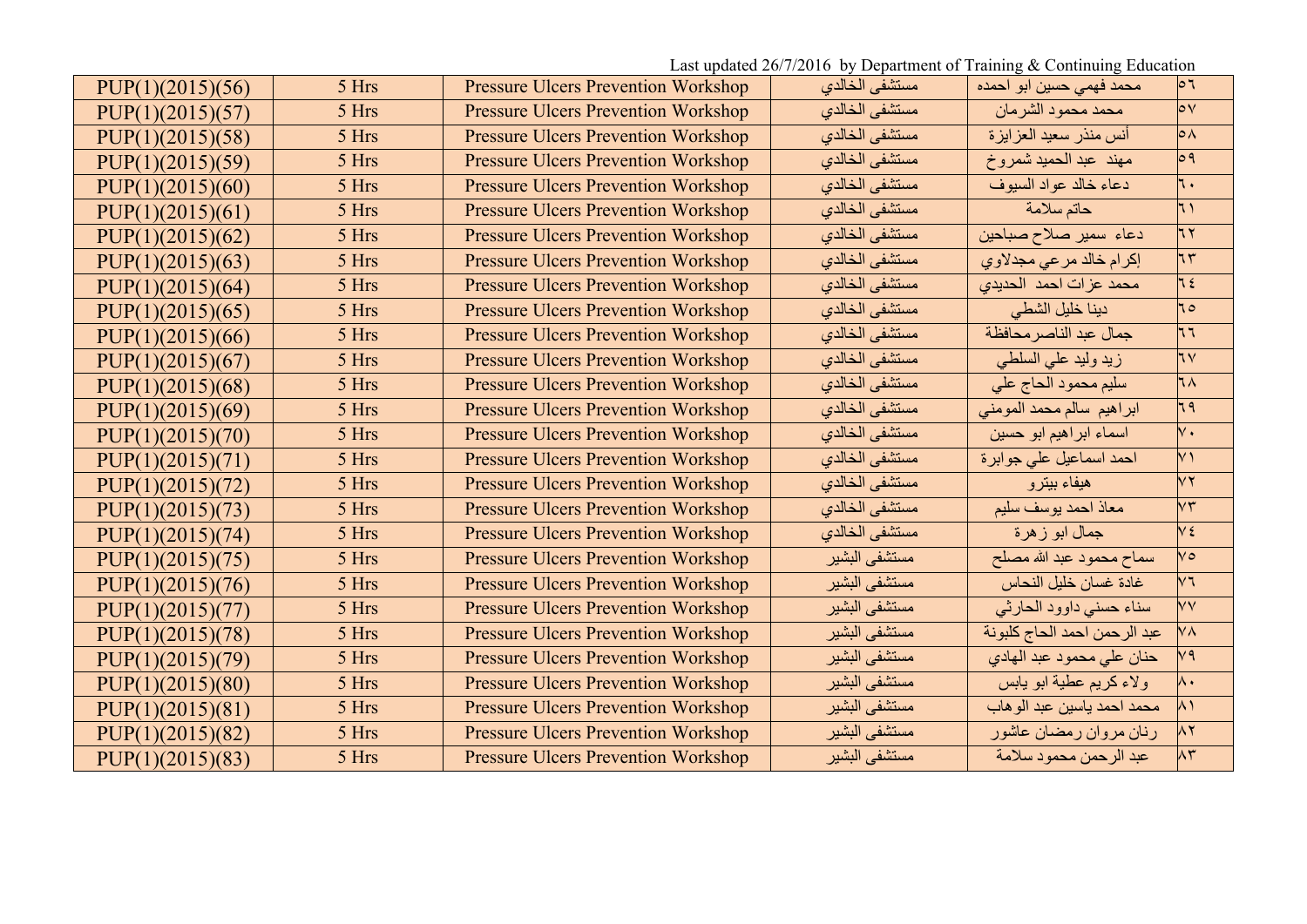Last updated 26/7/2016 by Department of Training & Continuing Education

| PUP(1)(2015)(84)  | 5 Hrs | <b>Pressure Ulcers Prevention Workshop</b> | مستشفى البشير          | منی حسین شریف حسین               | $\lambda$                                  |
|-------------------|-------|--------------------------------------------|------------------------|----------------------------------|--------------------------------------------|
| PUP(1)(2015)(85)  | 5 Hrs | <b>Pressure Ulcers Prevention Workshop</b> | مستشفى البشير          | اروی احسان ابو زید               | ٨٥                                         |
| PUP(1)(2015)(86)  | 5 Hrs | <b>Pressure Ulcers Prevention Workshop</b> | مستشفى البشير          | شيماء علىىمحمود شمعون            | $\lambda$ ٦                                |
| PUP(1)(2015)(87)  | 5 Hrs | <b>Pressure Ulcers Prevention Workshop</b> | مستشفى البشير          | شرين حسن محمد عبدالله            | ۸V                                         |
| PUP(1)(2015)(88)  | 5 Hrs | <b>Pressure Ulcers Prevention Workshop</b> | مستشفى البشير          | نهيل شحادة محمد يوسف             | $\overline{\mathsf{A}}\mathsf{A}$          |
| PUP(1)(2015)(89)  | 5 Hrs | <b>Pressure Ulcers Prevention Workshop</b> | مستشفى البشير          | ختام سليم عبد الله جلاغيف        | $\lambda$ ٩                                |
| PUP(1)(2015)(90)  | 5 Hrs | <b>Pressure Ulcers Prevention Workshop</b> | مستشفى البشير          | نهاد هارون عبد الرحيم نوفل       | $\mathsf{R}$ .                             |
| PUP(1)(2015)(91)  | 5 Hrs | <b>Pressure Ulcers Prevention Workshop</b> | مستشفى البشير          | عزية يونس محمود صبيح             | $\overline{\mathsf{P}}$                    |
| PUP(1)(2015)(92)  | 5 Hrs | <b>Pressure Ulcers Prevention Workshop</b> | مستشفى البشير          | محمد سالم حامد العقباني          | $\mathbf{R}$                               |
| PUP(1)(2015)(93)  | 5 Hrs | <b>Pressure Ulcers Prevention Workshop</b> | مستشفى البشير          | محمد عز الدين يوسف مز هر         | $\overline{195}$                           |
| PUP(1)(2015)(94)  | 5 Hrs | <b>Pressure Ulcers Prevention Workshop</b> | مستشفى البشير          | محمود محمد خليل                  | 95                                         |
| PUP(1)(2015)(95)  | 5 Hrs | <b>Pressure Ulcers Prevention Workshop</b> | مستشفى البشير          | زهير محمد سالم مسلم              | 90                                         |
| PUP(1)(2015)(96)  | 5 Hrs | <b>Pressure Ulcers Prevention Workshop</b> | مستشفى البشير          | هيثم عبد الله علىي شطناوي        | 97                                         |
| PUP(1)(2015)(97)  | 5 Hrs | <b>Pressure Ulcers Prevention Workshop</b> | الخدمات الطببة الملكبة | نور معروف ابو عروق               | $\overline{\mathsf{R}\mathsf{V}}$          |
| PUP(1)(2015)(98)  | 5 Hrs | <b>Pressure Ulcers Prevention Workshop</b> | الخدمات الطببة الملكبة | امل محمود رماضنة                 | <b>A</b>                                   |
| PUP(1)(2015)(99)  | 5 Hrs | <b>Pressure Ulcers Prevention Workshop</b> | الخدمات الطببة الملكبة | فاتن رضوان ابو حمودة             | 99                                         |
| PUP(1)(2015)(100) | 5 Hrs | <b>Pressure Ulcers Prevention Workshop</b> | الخدمات الطببة الملكبة | سامر عبد الحافظ خطاطبة           | $\ddot{\phantom{1}}$                       |
| PUP(1)(2015)(101) | 5 Hrs | <b>Pressure Ulcers Prevention Workshop</b> | الخدمات الطببة الملكبة | عبد الكريم غالب الطويل           | $\cdot$ \                                  |
| PUP(1)(2015)(102) | 5 Hrs | <b>Pressure Ulcers Prevention Workshop</b> | الخدمات الطبية الملكية | احمد عمر العيسى                  | $\cdot$ $\cdot$                            |
| PUP(1)(2015)(103) | 5 Hrs | <b>Pressure Ulcers Prevention Workshop</b> | الخدمات الطببة الملكبة | روان ماهر يعقوب الجعبري          | $\overline{\cdot \tau}$                    |
| PUP(1)(2015)(104) | 5 Hrs | <b>Pressure Ulcers Prevention Workshop</b> | الخدمات الطببة الملكبة | ميساء عبد القادر احمد حسن        | $\cdot$ {                                  |
| PUP(1)(2015)(105) | 5 Hrs | <b>Pressure Ulcers Prevention Workshop</b> | الخدمات الطببة الملكبة | سامر سمير العبادي                | $\bullet$                                  |
| PUP(1)(2015)(106) | 5 Hrs | <b>Pressure Ulcers Prevention Workshop</b> | الخدمات الطبية الملكية | معاذ محمد الهز ايمة              | $\cdot$ 7                                  |
| PUP(1)(2015)(107) | 5 Hrs | <b>Pressure Ulcers Prevention Workshop</b> | الخدمات الطببة الملكبة | اللير عبد الاله الصمادي          | $\overline{\mathsf{v}}$                    |
| PUP(1)(2015)(108) | 5 Hrs | <b>Pressure Ulcers Prevention Workshop</b> | الخدمات الطببة الملكبة | وسام عمر العموش                  | $\boldsymbol{\cdot}$ $\boldsymbol{\wedge}$ |
| PUP(1)(2015)(109) | 5 Hrs | <b>Pressure Ulcers Prevention Workshop</b> | الخدمات الطبية الملكية | محمد نصر عبدالله                 | .9                                         |
| PUP(1)(2015)(110) | 5 Hrs | <b>Pressure Ulcers Prevention Workshop</b> | الخدمات الطبية الملكية | احمد نايل البشاير ة              | $\mathsf{h}$ .                             |
| PUP(1)(2015)(111) | 5 Hrs | <b>Pressure Ulcers Prevention Workshop</b> | الخدمات الطبية الملكية | دیالا سا <i>می ر</i> یا <i>ن</i> | $\mathsf{N}$                               |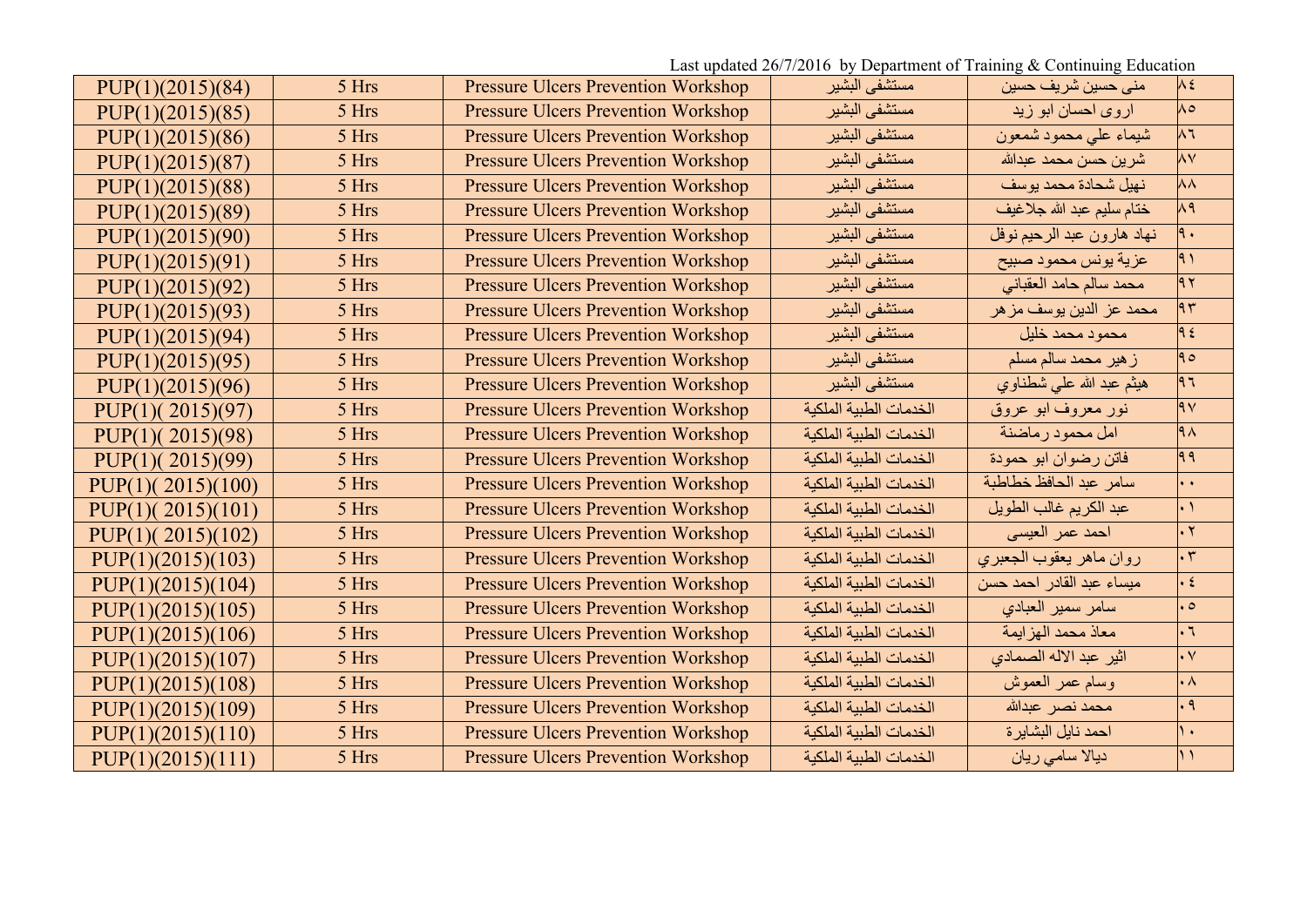Last updated 26/7/2016 by Department of Training & Continuing Education

| PUP(1)(2015)(112) | 5 Hrs | <b>Pressure Ulcers Prevention Workshop</b> | الخدمات الطببة الملكبة | سامر عبدالرحيم القزقز    | $\mathbf{v}$           |
|-------------------|-------|--------------------------------------------|------------------------|--------------------------|------------------------|
| PUP(1)(2015)(113) | 5 Hrs | <b>Pressure Ulcers Prevention Workshop</b> | الخدمات الطببة الملكبة | لما فارس نصير ات         | $\eta$                 |
| PUP(1)(2015)(114) | 5 Hrs | <b>Pressure Ulcers Prevention Workshop</b> | الخدمات الطبية الملكية | مطيع الله الدرابكة       | $\frac{1}{2}$          |
| PUP(1)(2015)(115) | 5 Hrs | <b>Pressure Ulcers Prevention Workshop</b> | الخدمات الطببة الملكبة | ربي رياض الطراونة        | $\theta$               |
| PUP(1)(2015)(116) | 5 Hrs | <b>Pressure Ulcers Prevention Workshop</b> | الخدمات الطببة الملكبة | صبا سلطان الازرعي        | $\overline{11}$        |
| PUP(1)(2015)(117) | 5 Hrs | <b>Pressure Ulcers Prevention Workshop</b> | الخدمات الطببة الملكبة | خلود فرج الحسبان         | $\gamma$               |
| PUP(1)(2015)(118) | 5 Hrs | <b>Pressure Ulcers Prevention Workshop</b> | الخدمات الطبية الملكية | روان حمدي عواد           | $\Lambda$              |
| PUP(1)(2015)(119) | 5 Hrs | <b>Pressure Ulcers Prevention Workshop</b> | المستشفى التخصصي       | نوال سامي احمد الشوبكي   | $\sqrt{9}$             |
| PUP(1)(2015)(120) | 5 Hrs | <b>Pressure Ulcers Prevention Workshop</b> | المستشفى التخصصي       | نداء محمود خليل الجرجاوي | $\mathsf{k}$ .         |
| PUP(1)(2015)(121) | 5 Hrs | <b>Pressure Ulcers Prevention Workshop</b> | المستشفى التخصصي       | حمزة السبوع              | $\mathsf{r} \setminus$ |
| PUP(1)(2015)(122) | 5 Hrs | <b>Pressure Ulcers Prevention Workshop</b> | المستشفى التخصصي       | جهاد الزغول              | $\mathsf{r}\mathsf{r}$ |
| PUP(1)(2015)(123) | 5 Hrs | <b>Pressure Ulcers Prevention Workshop</b> | المستشفى التخصصي       | دعاء الوحوش              | $\mathbf{r}$           |
| PUP(1)(2015)(124) | 5 Hrs | <b>Pressure Ulcers Prevention Workshop</b> | المستشفى التخصصي       | ندي محمد شفيق حيمور      | $Y \xi$                |
| PUP(1)(2015)(125) | 5 Hrs | <b>Pressure Ulcers Prevention Workshop</b> | المستشفى التخصصي       | براء داوود الخروف        | $\mathsf{r}\circ$      |
| PUP(1)(2015)(126) | 5 Hrs | <b>Pressure Ulcers Prevention Workshop</b> | المستشفى التخصصي       | محمد الاوسطى             | $\mathsf{r}$           |
| PUP(1)(2015)(127) | 5 Hrs | <b>Pressure Ulcers Prevention Workshop</b> | المستشفى التخصصي       | صفاء ابو الهيجاء         | $\mathsf{Y}\mathsf{V}$ |
| PUP(1)(2015)(128) | 5 Hrs | <b>Pressure Ulcers Prevention Workshop</b> | المستشفى التخصصي       | عبير محمد سليمان         | $\mathsf{Y}\wedge$     |
| PUP(1)(2015)(129) | 5 Hrs | <b>Pressure Ulcers Prevention Workshop</b> | المستشفى التخصصي       | مديحة محمد العجالين      | $\overline{Y}$ ۹       |
| PUP(1)(2015)(130) | 5 Hrs | <b>Pressure Ulcers Prevention Workshop</b> | المستشفى التخصصي       | اريج ابراهيم الشرمان     | $\mathbf{r}$ .         |
| PUP(1)(2015)(131) | 5 Hrs | <b>Pressure Ulcers Prevention Workshop</b> | المستشفى التخصصي       | فادي عبد اللطيف عليان    | $\overline{r}$         |
| PUP(1)(2015)(132) | 5 Hrs | <b>Pressure Ulcers Prevention Workshop</b> | المستشفى التخصصى       | وردة سالم                | ٣٢                     |
| PUP(1)(2015)(133) | 5 Hrs | <b>Pressure Ulcers Prevention Workshop</b> | المستشفى التخصصي       | ليث محمد سليمان          | $\overline{\tau}$      |
| PUP(1)(2015)(134) | 5 Hrs | <b>Pressure Ulcers Prevention Workshop</b> | المستشفى التخصصي       | محمد عواودة              | $\mathbf{r}$ {         |
| PUP(1)(2015)(135) | 5 Hrs | <b>Pressure Ulcers Prevention Workshop</b> | المستشفى التخصصي       | لما احمد                 | $r \circ$              |
| PUP(1)(2015)(136) | 5 Hrs | <b>Pressure Ulcers Prevention Workshop</b> | المستشفى التخصصي       | عبد العزيز العبيات       | ٣٦                     |
| PUP(1)(2015)(137) | 5 Hrs | <b>Pressure Ulcers Prevention Workshop</b> | المستشفى التخصصي       | محمود على القيمري        | $r_{V}$                |
| PUP(1)(2015)(138) | 5 Hrs | <b>Pressure Ulcers Prevention Workshop</b> | المستشفى التخصصي       | سهاد احمد الشناق         | $r_A$                  |
| PUP(1)(2015)(139) | 5 Hrs | <b>Pressure Ulcers Prevention Workshop</b> | المستشفى التخصصي       | حذيفة احمد محمد          | ٣٩                     |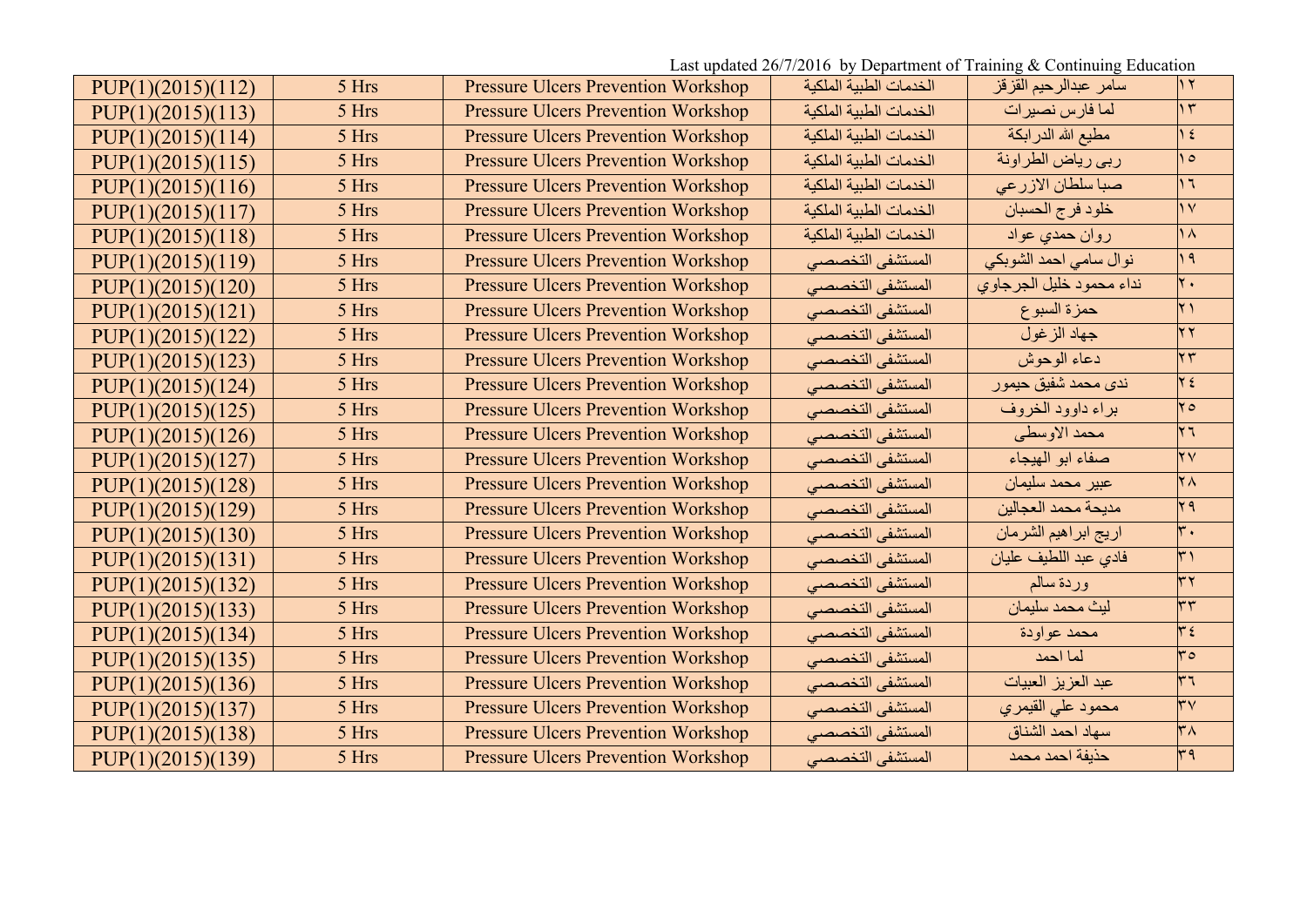| CBE-6/2015-1/33  | 9 Hrs | A Workshop on "Competency Based<br>Education" | جامعة العلوم والتكنولوجيا             | Wejdan Abdelkareem<br>Khater            |                        |
|------------------|-------|-----------------------------------------------|---------------------------------------|-----------------------------------------|------------------------|
| CBE-6/2015-2/33  | 9 Hrs | A Workshop on "Competency Based<br>Education" | الجامعة الار دنية                     | Areej Khalil Othman                     | ٢                      |
| CBE-6/2015-3/33  | 9 Hrs | A Workshop on "Competency Based<br>Education" | N/A                                   | Mayada Awad D'aibes                     | $\mathbf{r}$           |
| CBE-6/2015-4/33  | 9 Hrs | A Workshop on "Competency Based<br>Education" | N/A                                   | Tagreed Salim Marji                     | $\epsilon$             |
| CBE-6/2015-5/33  | 9 Hrs | A Workshop on "Competency Based<br>Education" | هيئة اعتماد مؤسسات التعليم<br>العالي  | <b>Ahmed Mohammed</b><br>Mansour        | $\circ$                |
| CBE-6/2015-6/33  | 9 Hrs | A Workshop on "Competency Based<br>Education" | N/A                                   | Omar Abd Al-Hamid<br>Khawaldeh          | $\mathbb{I}$           |
| CBE-6/2015-7/33  | 9 Hrs | A Workshop on "Competency Based<br>Education" | جامعة مؤتة                            | Ahmed Yahya Alsagrat                    | $\mathsf{V}$           |
| CBE-6/2015-8/33  | 9 Hrs | A Workshop on "Competency Based<br>Education" | جامعة الحسين بن طلال                  | Hiam Ahmed Al-Araj                      | $\lambda$              |
| CBE-6/2015-9/33  | 9 Hrs | A Workshop on "Competency Based<br>Education" | N/A                                   | Raia Yousef Al-hosban                   | $\mathsf q$            |
| CBE-6/2015-10/33 | 9 Hrs | A Workshop on "Competency Based<br>Education" | N/A                                   | Raghad Hussein Abd Al-   \ \ \<br>Qadir |                        |
| CBE-6/2015-11/33 | 9 Hrs | A Workshop on "Competency Based<br>Education" | الجامعة الاردنية                      | Wadah Mohammed<br>Da'mh                 | $\mathcal{L}$          |
| CBE-6/2015-12/33 | 9 Hrs | A Workshop on "Competency Based<br>Education" | الجامعة الاردنية                      | Ali Mohammed Saleh                      | $\gamma$               |
| CBE-6/2015-13/33 | 9 Hrs | A Workshop on "Competency Based<br>Education" | N/A                                   | Rami Mahmoud Masade                     | $\mathsf{h}\mathsf{r}$ |
| CBE-6/2015-14/33 | 9 Hrs | A Workshop on "Competency Based<br>Education" | جامعة العلوم والتكنولوجيا<br>الاردنية | Abeer "Mohammed<br>Amin" Kandil         | $\frac{1}{2}$          |
| CBE-6/2015-15/33 | 9 Hrs | A Workshop on "Competency Based<br>Education" | N/A                                   | <b>Taghreed Mansour</b><br>Samadi       | $\circ$                |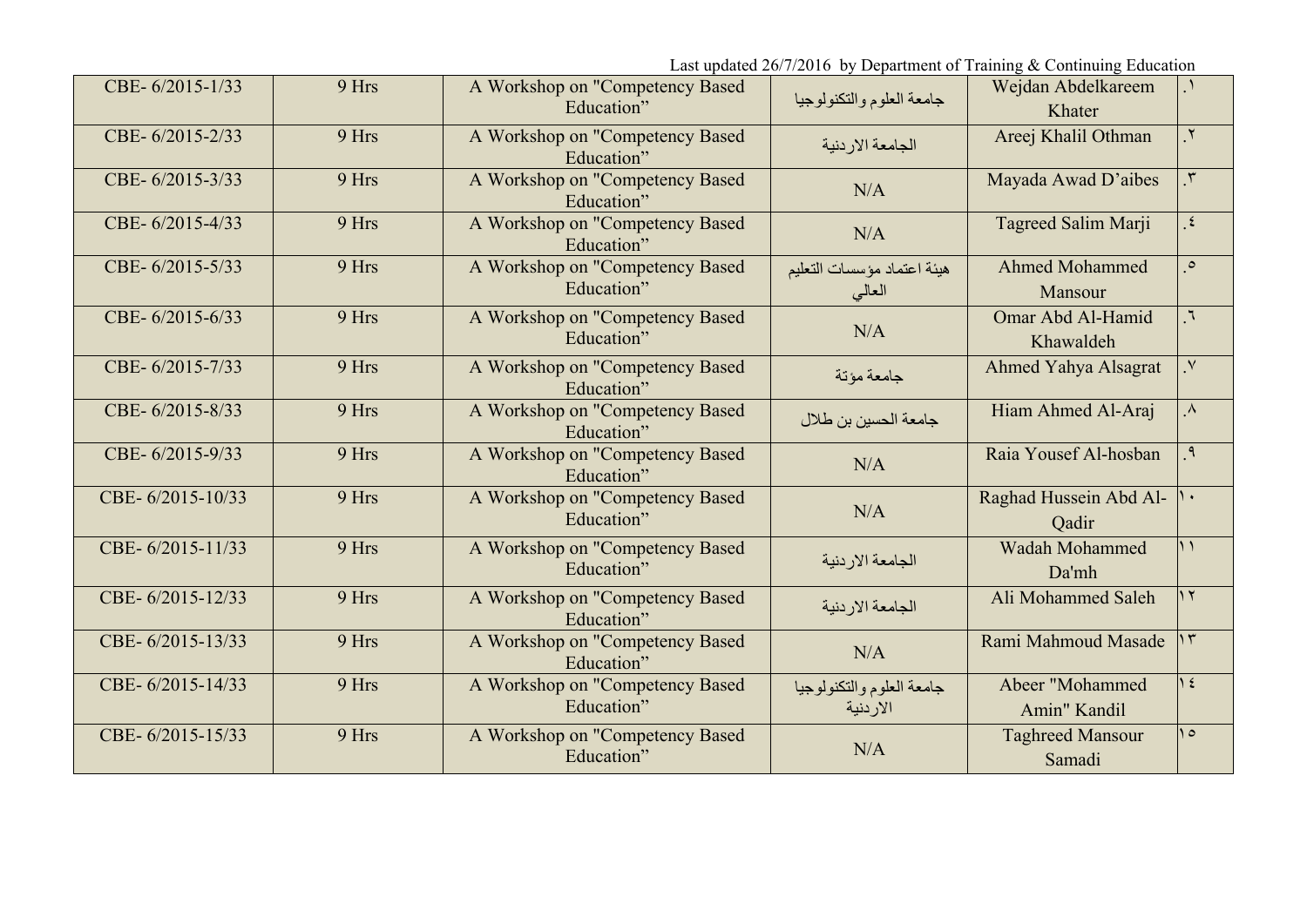| CBE-6/2015-16/33 | 9 Hrs | A Workshop on "Competency Based<br>Education" | N/A                  | Raghda Mohammad Al<br>S'oub             | $\mathsf{h}\mathsf{r}$  |
|------------------|-------|-----------------------------------------------|----------------------|-----------------------------------------|-------------------------|
| CBE-6/2015-17/33 | 9 Hrs | A Workshop on "Competency Based<br>Education" | N/A                  | <b>Susan Qwaider Amro</b>               | $\overline{\mathsf{v}}$ |
| CBE-6/2015-18/33 | 9 Hrs | A Workshop on "Competency Based<br>Education" | N/A                  | Mohamed Hazza Bani<br>Khalid            | $\Lambda$               |
| CBE-6/2015-19/33 | 9 Hrs | A Workshop on "Competency Based<br>Education" | جامعة الزرقاء الخاصة | Mohammed Hamdi Abu<br>Adas              | $  \cdot  $             |
| CBE-6/2015-20/33 | 9 Hrs | A Workshop on "Competency Based<br>Education" | جامعة الاسر اء       | Mohammed Saleh<br><b>Btoush</b>         | $\mathsf{r}$ .          |
| CBE-6/2015-21/33 | 9 Hrs | A Workshop on "Competency Based<br>Education" | N/A                  | Ola Ahmad Kota                          | $\overline{Y}$          |
| CBE-6/2015-22/33 | 9 Hrs | A Workshop on "Competency Based<br>Education" | جامعة عمان الاهلية   | Samira Mohammed<br>Habashneh            | $\overline{Y}$          |
| CBE-6/2015-23/33 | 9 Hrs | A Workshop on "Competency Based<br>Education" | الجامعة الهاشمية     | Rola Hosni Al-Modalal                   | $\mathbf{r}$            |
| CBE-6/2015-24/33 | 9 Hrs | A Workshop on "Competency Based<br>Education" | جامعة الزيتونة       | Suhir Hassan Al-Ghbaish $\kappa$        |                         |
| CBE-6/2015-25/33 | 9 Hrs | A Workshop on "Competency Based<br>Education" | <b>MOH</b>           | Kamel Mohammed Al-<br>Ajlouni           | $\triangledown$         |
| CBE-6/2015-26/33 | 9 Hrs | A Workshop on "Competency Based<br>Education" | N/A                  | Abdullah Sameh<br>Khawaldeh             | $\mathsf{h}\mathsf{r}$  |
| CBE-6/2015-27/33 | 9 Hrs | A Workshop on "Competency Based<br>Education" | N/A                  | Riad Abdul Hafeez Al-<br>Dogam          | $\mathsf{Y}\mathsf{V}$  |
| CBE-6/2015-28/33 | 9 Hrs | A Workshop on "Competency Based<br>Education" | N/A                  | Nashet Ghalib Al-<br>Rimawi             | $\overline{Y}$          |
| CBE-6/2015-29/33 | 9 Hrs | A Workshop on "Competency Based<br>Education" | N/A                  | Mahmoud Abd Al-<br><b>Ghafoor Hasan</b> | k۹                      |
| CBE-6/2015-30/33 | 9 Hrs | A Workshop on "Competency Based               | جامعة الزرقاء الخاصة | Manal Zeinhom Hijazi                    | $\mathsf{r}\cdot$       |